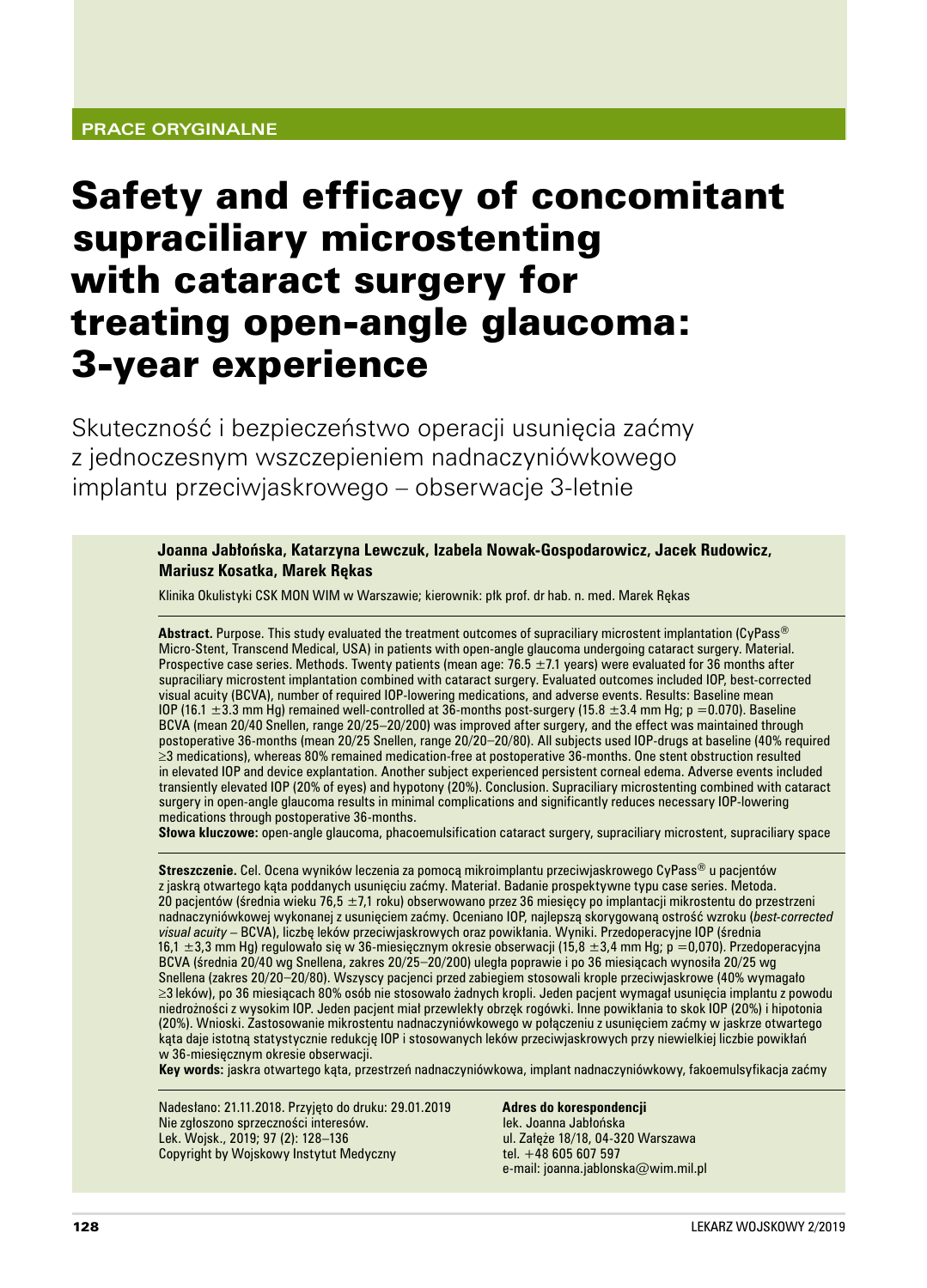## Introduction

Cataracts and glaucoma are the first and second leading causes of blindness worldwide [1]. Both conditions are age-dependent and frequently coexist [1,2]. In the US, for example, nearly 26 million people were estimated to suffer from cataracts in 2014, and this prevalence is expected to increase to 30 million individuals by 2020 due to population aging [2]. In 2014, approximately 2.9 million people in the US had glaucoma, and this number is projected to increase by over 20% to 3.4 million by 2020 [3]. Currently, 3.6 million Americans undergo cataract surgery annually, making it the most commonly performed surgical procedure in the US. Similarly, in the EU, 3.6 million cataract extractions were performed in 2014 [4], and this number will undoubtedly increase with aging population demographics [5,6]. Importantly, approximately 20% of patients receiving cataract surgery also present with a history of concurrent glaucoma [7]. Thus, a significant proportion of patients undergoing cataract surgery remain at risk of vision loss due to coexistent glaucoma. Open‑angle glaucoma (OAG) is the most common glaucoma subtype, accounting for 74% of worldwide glaucoma cases [8], and an even larger proportion of US cases [4]. Elevated intraocular pressure (IOP) remains the sole modifiable risk factor for progres‑ sive optic neuropathy and vision loss in OAG [9]. Conservative medical therapies to reduce IOP in glaucoma frequently involve simultaneous administration of multiple topical medications to reduce aqueous humor production or increase trabecular and uveoscleral outflow [9]. However, all of these drugs have potentially deleterious side effects [10] that require close follow‑up, can be expensive [11], and often require life-long treatment regimens that can be confusing and inconvenient to pa‑ tients, thereby compromising patient compliance and adherence to dosing schedules [12]. Numerous surgical approaches have been developed in efforts to overcome the need for often complicated and sometimes ineffective medication schedules for controlling ocular hypertension in OAG. Common interventions include laser trabeculoplasty and conventional trabeculectomy [9]. Laser treatment often provides good initial results, but their IOP-lowering effects are highly variable and frequently transient [13]. Conventional trabeculectomy is also an invasive procedure with significant potential side effects [9]. Thus, effective and minimally invasive glaucoma interventions are needed.

This need for effective and minimally invasive non-medical therapies for OAG has led to the introduction of *ab interno* microstent implant technologies that reduce IOP by bypassing areas of high outflow resistance thereby enhancing aqueous humor drainage via na‑ tural, physiological pathways [14,15]. These approaches vary with respect to mechanism of action, microstent design, implantation site, and surgical technique for device installation.

The CyPass<sup>®</sup> Micro-Stent (Transcend Medical, Inc., Menlo Park, CA, USA) is a novel ocular device that was designed to permanently normalize IOP in patients with OAG, by directing unimpeded aqueous humor outflow from the anterior chamber to the supraciliary space (SCS), a part of uveoscleral outflow path. Targeting the uveoscleral pathway as a method to reduce IOP has some potential advantages. The IOP-lowering potential of the suprachoroidal space is well documented through the historical use of the iatrogenic cyclodialysis cleft [16]. Additionally, the prostaglandin analogues that are mainstays of glaucoma medical therapy largely function by enhancing outflow via the uveoscleral route [17].

This study device has been approved for human use in the European Union since 2008, and in 2016 by the US Food and Drug Administration in an Investigational De‑ vice Exemption study, although recently it has been withdrawn due to endothelial cell loss after 5 years period [18–20]. The current prospective case series evaluated the 36‑month postoperative safety and efficacy profiles of the CyPass device after *ab interno* implantation into OAG patient eyes immediately following phacoemulsification and intraocular lens (IOL) implantation.

#### Materials and Methods

#### **Study Design**

This prospective, open-label, interventional, consecutive case series assessed OAG patient safety and outcomes after receiving a CyPass Micro‑Stent implantation after phacoemulsification and IOL implantation. Surgeries were performed between January 2010 and Decem‑ ber 2011 by one surgeon (M.R.).

#### **Patients**

Inclusion criteria were patients aged ≥18‑years‑old who required medication to control previously diagnosed primary or secondary OAG, and who had coexistent cataracts that were scheduled for phacoemulsification. One eye of each patient was included in the study; if both eyes qualified, the one with higher IOP values or with worse visual field parameters was selected. If both of these values were comparable, the eye with worse visual acuity was included in the study. The right eye was included in the study if the progression of glaucoma or cataract was comparable in both eyes. Exclusion criteria were prior surgery or laser trabeculoplasty in the eligible eye, clinically significant ocular pathology other than cataract and glaucoma, and diagnosis of acute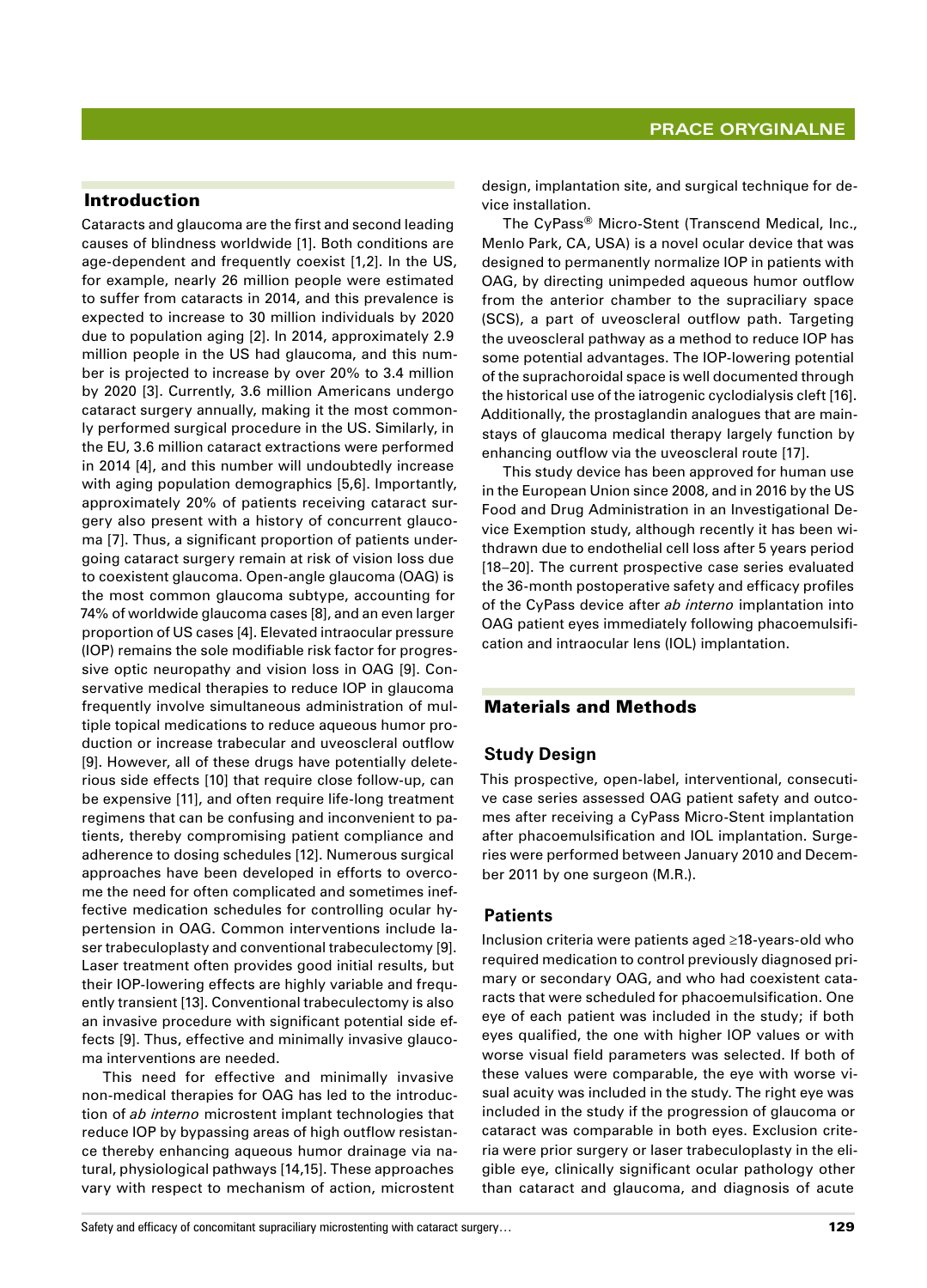angle-closure, narrow-angle, uveitic, neovascular, congenital, traumatic, or normotensive glaucoma in the study eye.

## **Preoperative Examination**

During qualification, medical history concerning prior procedures and treatments was taken. Comprehensive baseline eye examinations assessed IOP (Goldmann tonometry), uncorrected distance visual acuity, best corrected visual acuity (BCVA), retinal cup/disc ratio, central corneal thickness, and axial length. Visual field te‑ sts and gonioscopic examination were also conducted.

#### **Surgical Procedure**

Anti-glaucoma medications were discontinued on the day of surgery. Topical medications for dilation and cycloplegia were used preoperatively. All surgeries were performed with retrobulbar anesthesia (2% xylocaine, 0.5% bupivacaine, 150 IU hyaluronidase), and patients received bolus intravenous sedation/anxiolysis (50−100 µg fentanyl with 1−2 mg midazolam). Intraope‑ ratively, blood pressure,  $O<sub>2</sub>$  saturation, and electrocardiography were monitored.

Phacoemulsification was performed through a 2.2 mm clear-corneal incision, and an AcrySof<sup>®</sup> IQ IOL (Alcon Laboratories Inc., Fort Worth, TX) was implanted. Irrigation was performed with balanced salt solution containing  $100 \mu g/ml$  vancomycin. The anterior chamber was filled with viscoelastic (Viscoat®, Alcon Laboratories), and intraocular acetylcholine chloride was administered to maintain pupil constriction and facilitate nasal angle visualization with a Swan-Jacob gonioscope (Ocular Instruments, Bellevue, WA) prior to and during microstent implantation. The implant was loaded onto the re‑ tractable guidewire of the applier, inserted into the ante‑ rior chamber through the corneal incision, and advanced towards the scleral spur under gonioscopic guidance. The guidewire tip was used to bluntly dissect the ciliary body and create a passageway into the SCS. The microstent was then positioned within the newly created supraciliary duct, the guidewire was retracted, and the applier was withdrawn from the eye. Viscoelastic was evacuated by saline irrigation and aspiration, and the integrity of the corneal incision closure was verified; no patient required corneal incision suturing. Microstents were im‑ planted in the inferionasal quadrant. All patients were prescribed a steroid, NSAID, and antibiotic topical regimen for 1 month postoperatively.

#### Device Description

The CyPass® Micro-Stent (Transcend Medical, Inc., Menlo Park, CA) is constructed of flexible polyimide and is 6.35 mm long, with its largest external diameter measuring 0.51 mm and an internal diameter of 0.31 mm. The microstent has 76 μm‑diameter fenestrations along its dis‑ tal length to facilitate aqueous humor flux, and possesses three protruding retention rings at the proximal end for device stabilization within the SCS. The CyPass device is a supraciliary tube designed to permanently enhance aqueous humor outflow from the anterior chamber to the SCS. The device is provided by the manufacturer mounted on a curved introducer guidewire with a blunt dissection tip to facilitate insertion along the scleral curvature. When the guidewire is retracted after gonioscopy‑guided device positioning within the angle and SCS, the CyPass device's natural elasticity causes slight rebound straightening that further anchors the microstent to surrounding tissues. The device has received the Conformité Européenne mark and is available for clinical use in Europe. The CyPass Micro‑Stent is also the focus of an ongoing multicenter, randomized, controlled trial that is registered in the US [20].

#### **Postoperative Protocol**

Follow-up ophthalmological examinations were performed on postoperative Days 1 and 7, and Months 1, 3, 6, 12, 18, 24, and 36. Eye exams determined IOP, CDVA, and visual field, and the anterior and posterior segments were evaluated. Post-operative analyses included the occurrence of complications and the number of applied anti-glaucoma medications needed to maintain target IOP (*i.e.*, <21 mm Hg). Safety-related outcome measures included intra-operative and postoperative adverse events (AEs). Effectiveness outcomes asses‑ sed during follow-up included changes from baseline of IOP, BCVA, and number of glaucoma medications required to maintain target IOP in the operated eye.

## **Statistical Analyses**

Descriptive statistics and paired two-tailed Student's t-tests were used to evaluate the data, which are provided as numbers and percentages of the patient population, and means  $\pm$  standard deviation (SD) or 95% confidence intervals (95% Cls), with p-values <0.05 considered indicative of statistically significant differences between comparator groups. Statistical analyses were performed using Excel 2010 (Microsoft Corp., Redmond, WA) and Prism® v.5.03 statistical and graphing software (GraphPad Software, Inc., San Diego, CA).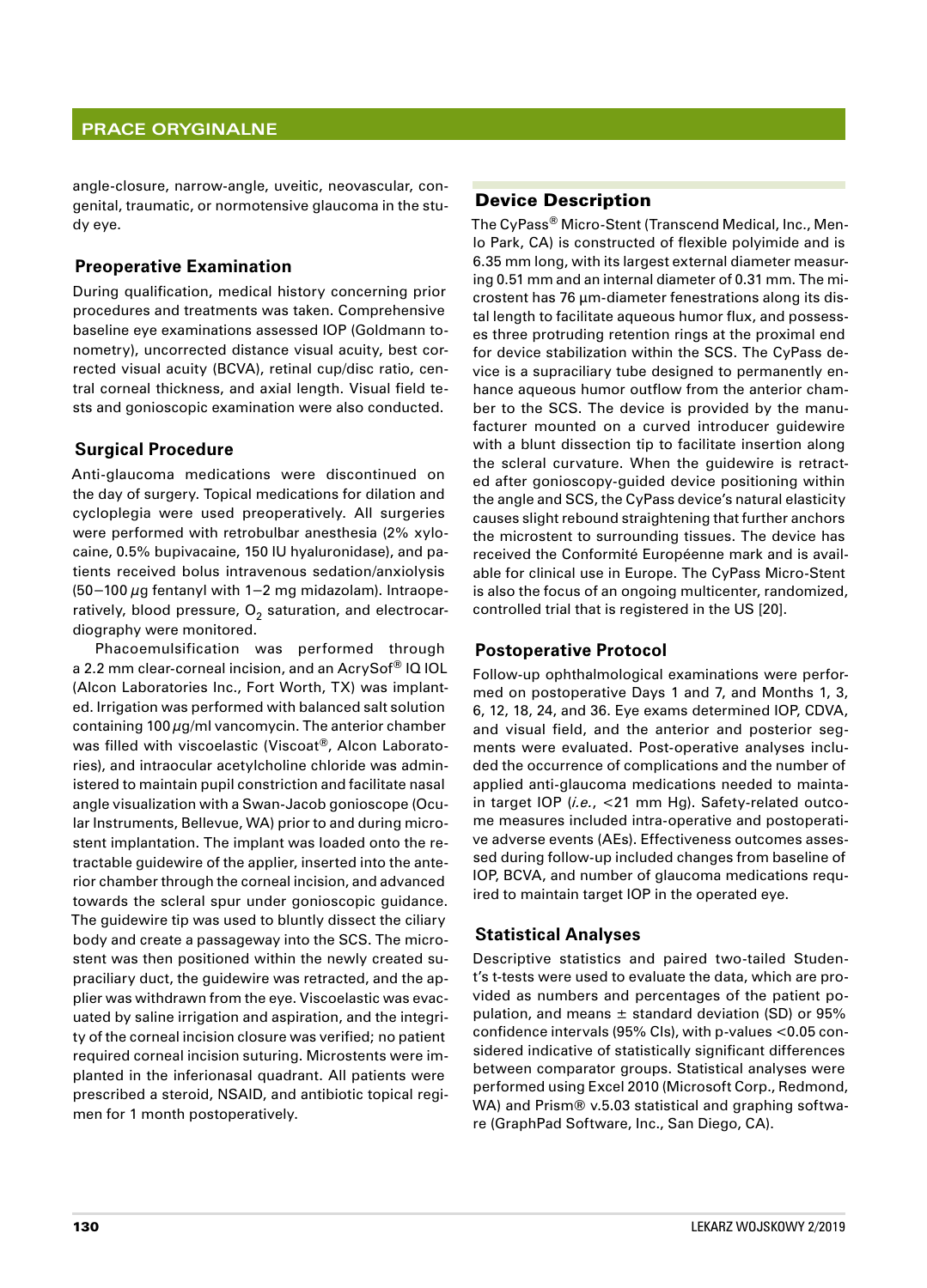# Results

#### **Patient demographics**

This study included 20 eyes of 20 patients with OAG; 17 were primary OAG and 3 were secondary OAG. Group demographic data are given in Table 1. The cohort consisted of 19 females (95%) and 1 male (5%), with a mean age of 76.5±7.1 years at enrollment. Some patients missed follow-up visits for personal reasons unrelated to the study, so that N-values at postoperative 1, 2, and 3 year time points numbered 18 (90%), 16 (80%), and 15 (75%) eyes.

#### **Intraocular pressure control and visual acuity**

Mean preoperative medicated IOP was 16.1  $\pm$ 3.3 mm Hg. Following surgery, IOP was significantly decreased by approximately 13% and 12% at respective 6, and 12 month follow-ups ( $p = 0.0082$ , and 0.0425; paired t-tests) (Figure 1A‑B). At postoperative 2 and 3 years, respec‑ tive IOP values were decreased *vs*  baseline values by 9% (15.1  $\pm$ 1.9 mm Hg) and 2% (15.8  $\pm$ 3.4 mm Hg), though these differences were no longer statistical‑ ly distinct (Figure 1B). Preoperative BCVA averaged 0.48±0.23 Units (≈20/40 Snellen) on the decimal scale (range 0.06–0.90 Units). After cataract replacement with an IOL and microstent implantation, BCVA significantly improved in a progressive fashion. The percentage of subjects with 20/25 or better BCVA was markedly increased from 10% of the cohort at baseline 72%, 81%, and 80% of study subjects at postoperative 1, 2, and 3 years, respectively (p <0.001 at all time points by Fisher's exact test) (Figure 1C). Acuity increased immediately in 90% of patients by 1 week postoperatively (not shown). In 90% of cohort, BCVA had significantly increased at postoperative 1 month versus preoperative values, and this acuity either stabilized or continued to improve through the 36-month follow-up. Of the two patients whose BCVA had decreased at the 1-month examination, one patient displayed a negligible decrease from 0.6 to 0.5 Units (from 20/32 to 20/40 Snellen), which im‑ proved to 0.8 Units (20/25 Snellen) by 6 months. The second exception presented with a preoperative BCVA of 0.6 Units, which fluctuated postoperatively to a low of 0.2 Units (20/100 Snellen) at 3 6 months and returned to 0.4 Units (20/50 Snellen) at 12 months. However, this patient's decreased acuity appeared in concert with early-onset corneal edema (Day 1) and later-onset macular edema (Month 3). Acuity continued to improve, and stabilized at 0.50 Units through the 2- and 3‑year time points.

| Table 1. Patient demographics and baseline clinical parameters |
|----------------------------------------------------------------|
| Tabela 1. Wyjsciowe dane demograficzne i kliniczne             |

| $N = 20$ eyes from 20 patients         |                 |
|----------------------------------------|-----------------|
| age, years, mean $\pm$ SD              | $76.5 + 7.1$    |
| female, n (%)                          | 19 (95%)        |
| male, n (%)                            | 1 (5%)          |
| glaucoma type, n (%)                   | 20 (100%)       |
| primary OAG                            | 17 (85%)        |
| secondary OAG                          | 3(15%)          |
| baseline IOP, mm Hg, mean $\pm$ SD     | $16.1 \pm 3.3$  |
| ≥21 mm Hg, n (%)                       | $2(10\%)$       |
| $<$ 21 mm Hg, n (%)                    | 18 (90%)        |
| range                                  | $11 - 22$ mm Hg |
| glaucoma medications, n, mean $\pm$ SD | $2.3 + 0.9$     |
| 3+ meds, n (%)                         | 8 (40%)         |
| 2 meds, n (%)                          | 8 (40%)         |
| 1 med, n (%)                           | 4 (20%)         |
| 0 meds, n (%)                          | $0(0\%)$        |
| prior glaucoma surgery/laser, n (%)    | $0(0\%)$        |

## **Medications**

Significantly fewer anti-glaucoma medications were used after surgery than before the procedure, throughout the entire 3-year follow-up (Figure 2). Mean preoperative anti-glaucoma drug use numbered  $2.3 \pm 0.9$ medications. At the 12‑month follow‑up, this number had been significantly reduced to 0.2  $\pm$ 0.4 drugs (p<0.0001 *vs* baseline; paired t‑test) (Figure 2A). At 2 and 3 years after intervention, mean glaucoma medication use re‑ mained significantly reduced at 0.4  $\pm$ 0.5 and 0.5  $\pm$ 0.6 drugs, respectively (p <0.0001 at both time points). No subject was anti-glaucoma drug-free at study entry. However, at 1, 2, and 3 years after microstent implantation, 83%, 81%, and 80% of our cohort did not require any glaucoma medications (p <0.0001 *vs* baseline for all follow-up points) (Figure 2B). At 1 year postoperatively, only 1 anti‑hypertensive medication was required in the 17% of subjects that resumed drug use. At postop‑ erative 2 and 3 years, of the  $\approx$ 20% of subjects that required supplemental medication, none required more than 2 drugs.

At baseline, every study subject was using glaucoma medication to control IOP. After surgery, over 80% of the cohort was able to maintain IOP ≤21 mm Hg without medication through 3 years, and 67% realized a drug-free IOP ≤18 mm Hg (Figure 2C). At postoperative 3 years, 47% of study subjects presented IOP ≤15 mm Hg without medication. Whereas 75% of the baseline population had IOP within the clinically targeted 6−18 mm Hg range,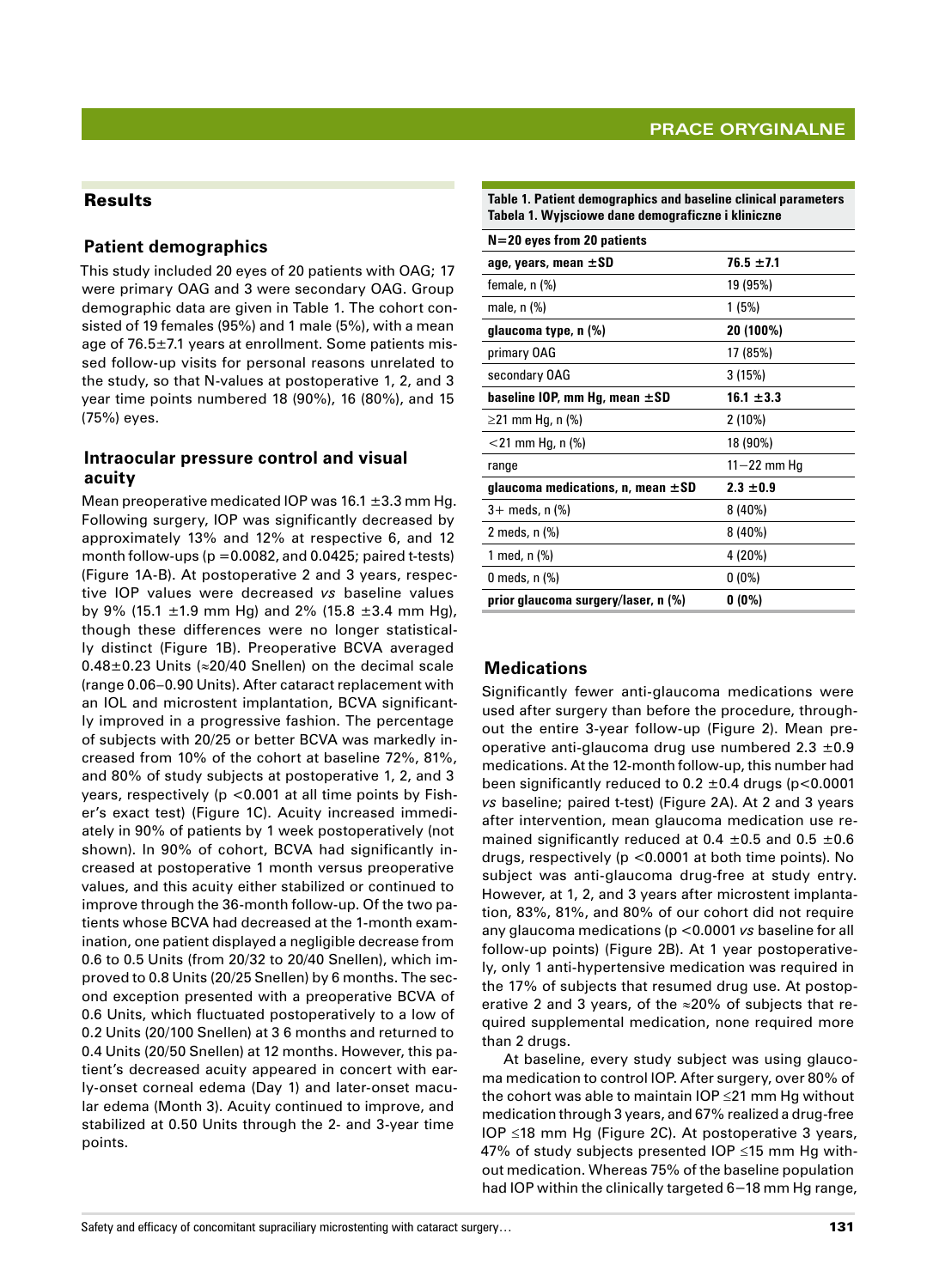

**Figure 1.** Intraocular pressure (IOP) and best corrected visual acuity (BCVA). **A.** Preoperative mean medicated IOP was 16.1 ±3.3 mm Hg (95% CI: 14.6−17.6 mm Hg). After CyPass Micro‑Stent implantation with phacoemulsification cataract extraction, IOP significantly decreased by ≈12% through postoperative 18 months. At the 3‑year study terminus, mean ±SD IOP was 15.8 ±3.4 mm Hg (95% CI: 13.9−17.7 mm Hg), which was not significantly different from baseline values (p > 0.05 by paired two-tailed t-test). **B.** IOP was significantly reduced for 18 months following surgery, and did not exceed baseline levels through postoperative 3 years. **C.** The percentage of subjects with 20/25 or better BCVA was markedly increased from 10% of the cohort at baseline 72%, 81%, and 80% of study subjects at postoperative 1, 2, and 3 years, respectively (p <0.001 at all time points by Fisher's exact test). Values shown in Panels A and B are means with 95% confidence intervals (95% CIs)

**Rycina 1.** Ciśnienie wewnątrzgałkowe (IOP) i najlepsza skrygowana ostrość wzroku (BCVA). **A.** Przedoperacyjna średnia wartość IOP wynosiła 16,1 ±3,3 mm Hg (95% CI: 14,6−17,6). Po implantacji mikrostentu CyPass w połączeniu z fakoemulsyfikacją zaćmy IOP uległo znaczącej redukcji o około 12% w okresie 18‑miesięcznej obserwacji. Po 3 latach średnia wartość IOP wynosiła 15,8 ±3,4 mm Hg (95% CI: 13,9−17,7) i nie była statystycznie różna od wartości przedoperacyjnych (p >0,05). **B.** IOP uległo znaczącej redukcji po 18 miesiącach od operacji i nie przekraczało przedoperacyjnych wartości wyjściowych w czasie 3 lat obserwacji. **C.** Odsetek przypadków grupy badanej z BCVA 20/25 lub lepszą wyraźnie się zwiększył z 10% przed operacją do 72%, 81% i 80% przypadków odpowiednio w 1., 2. oraz 3. roku obserwacji (p <0,001). Wartości pokazane na wykresach A oraz B są średnimi z 95% przedziałami ufności (95% CI).

all of these individuals required medication to do so (Figure 2D). At postoperative 2 years, 100% of participants maintained IOP within this aspirational pressure range, although only 19% were using glaucoma drugs. This effect was maintained through the 3‑year follow‑up, when 80% of subjects stayed within the target IOP range without supplemental medication.

## **Complications**

Clinically significant adverse events (AEs) occurred in two patients (10%) during follow‑up (Table 2). In the first case, stent obstruction with blood in the angle was noted at 2 weeks following surgery, with associated elevated

IOP. Non‑penetrating deep sclerectomy was performed in this subject with concurrent explantation of the microstent at the time of surgery, with no additional sequelae. The second case consisted of persistent corneal edema (>3 months duration) starting 1 day after surgery. This subject also had an episode of macular edema 3 months postoperatively, which was medically managed and re‑ solved within 2 weeks following onset. Other anticipated minor AEs included transient elevated IOP (defined as IOP >30 mm Hg inclusive and more than 10 mm Hg higher than baseline IOP) in 4 patients (20%), and transient hypotony (pressure <6 mm Hg), also in 4 patients (20%), all resolving within 1 month.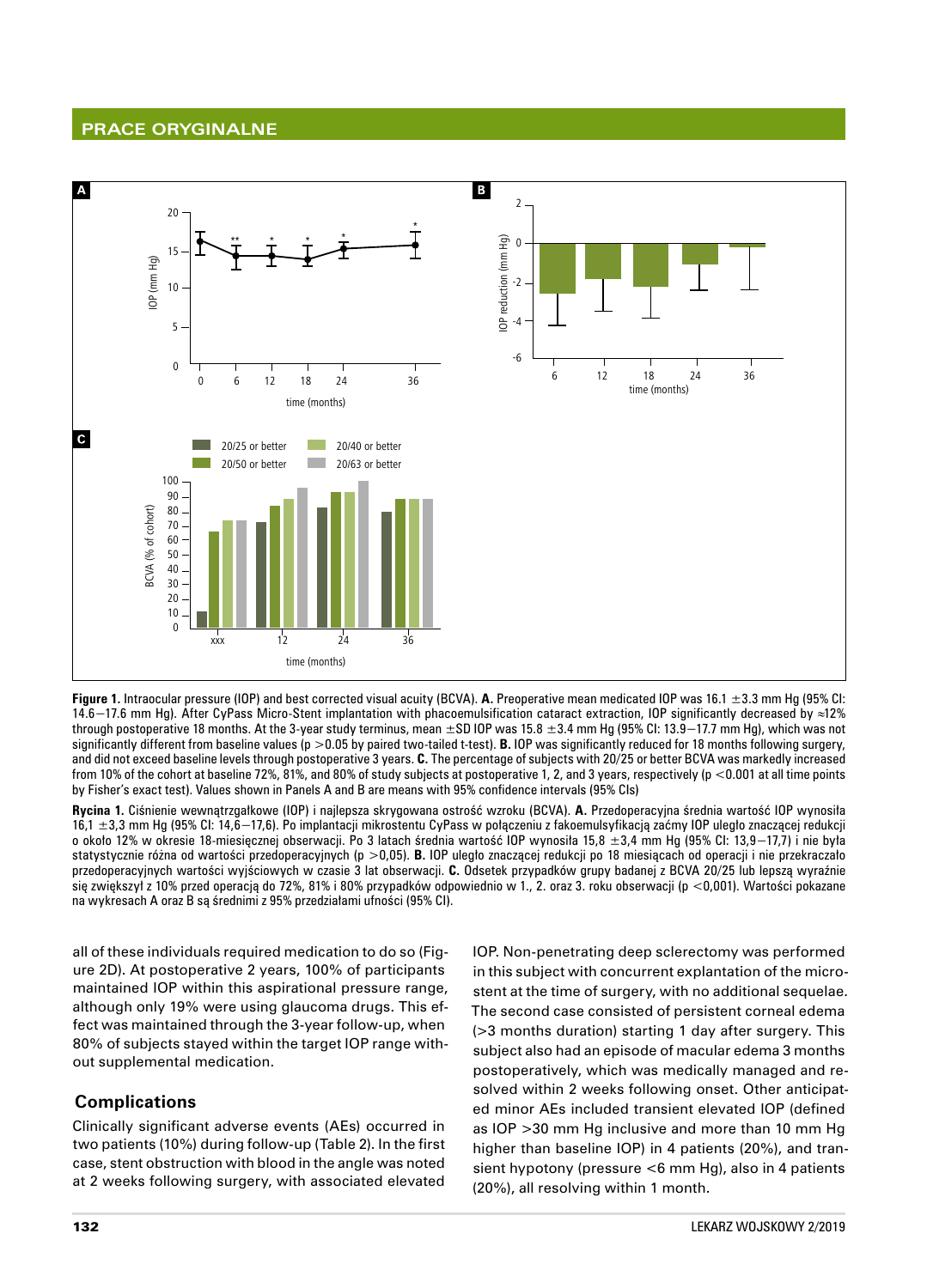| <b>Table 2. Adverse events</b><br>Tabela 2. Powikłania |                 |
|--------------------------------------------------------|-----------------|
| *N=20 eyes from 20 patients                            | •(% of cohort)* |
| high IOP ( $>30$ mm Hg & B/L +10 mm Hg)                | 4 (20%)         |
| $\leq$ 1 mo. (Transient)                               | 4 (20%)         |
| >1 mo. (Persistent)                                    | $0(0\%)$        |
| hypotony $(6$ mm Hg)                                   | 4 (20%)         |
| $\leq$ 1 mo.                                           | 4 (20%)         |
| $>1$ mo.                                               | $0(0\%)$        |
| hyphema                                                | 1(5%)           |
| ≤1 mo.                                                 | 1(5%)           |
| $>1$ mo.                                               | $0(0\%)$        |
| corneal edema                                          | 1(5%)           |
| ≤1 mo.                                                 | $0(0\%)$        |
| $>1$ mo.                                               | 1(5%)           |
| macular edema                                          | 1(5%)           |
| $≤1$ mo.                                               | 1(5%)           |
| $>1$ mo.                                               | $0(0\%)$        |
| BCVA loss ≥2 Snellen lines                             | $0(0\%)$        |
| microstent parameter requiring intervention            | 1(5%)           |
| malpositioned                                          | $0(0\%)$        |
| migrated                                               | $0(0\%)$        |
| obstruction requiring explantation                     | 1(5%)           |
| miscellaneous                                          | 1(5%)           |
| anterior chamber shallowing                            | $0(0\%)$        |
| cataract                                               | $0(0\%)$        |
| endothelial touch                                      | $0(0\%)$        |
| glaucoma disease progression                           | $0(0\%)$        |
| macular changes, other than edema                      | $0(0\%)$        |
| retinal disease progression                            | $0(0\%)$        |
| secondary glaucoma surgery                             | 1(5%)           |
|                                                        |                 |

\*One subject had two adverse events in the study eye (corneal edema and macular edema)

IOP – intraocular pressure, B/L – baseline, BCVA – best corrected visual acuity

## **Discussion**

Managing ocular hypertension in OAG patients is critical in mitigating vision loss and blindness. Pharmacological treatment, when effective, frequently involves multiple topical medications that must be self-administered on complicated schedules [9], resulting in poor patient compliance [12]. These IOP-lowering drugs are also expensive [11], must be used for a lifetime, and are not without side effects [10]. Conventional surgical

approaches for enhancing aqueous drainage to correct IOP in OAG such as the gold standard trabeculectomy are invasive procedures that have a high rate of adverse events including visual acuity instability and loss, typically require close follow‑up, often require adjunctive pharmacological therapy, and are prone to failure requir‑ ing re-operation [9,13-15]. The CyPass Micro-Stent is implanted in a minimally invasive *ab interno* procedure that aims to overcome standard OAG treatment shortcomings by exploiting the unconventional uveosceleral outflow pathway. This microstent device is approved for clinical use in Europe and is currently undergoing phase III clinical trials in the US [18,19]. Our OAG cohort received microstent implantation concurrent with phacoemulsification cataract surgery. Baseline IOP was generally well-controlled and target IOP was maintained for at least 36 months postoperatively. Importantly microstented eyes maintained the clinically‑targeted IOP range in lieu of markedly decreased numbers of IOP medications required during follow‑up. Cataract phacoemulsification surgery itself has been shown to lower IOP in primary OAG eyes, likely by forming a deeper anterior chamber, but this effect appears modest in magnitude. Indeed, a 2014 report of 157 OAG patients indicated that, although mean baseline IOP in patients that underwent phacoemulsification decreased during 1-year follow-up, 38% of eyes with medication-controlled OAG had worsened IOP control after surgery, with 24% requiring additional drugs or laser trabeculoplasty [21]. Another long-term study indicated no significant difference in IOP medication use in OAG eyes 3 and 5 years after cataract surgery [22], whereas another group reported that phacoemulsification reduces hypotensive medication use in OAG patients by  $0.4 \pm 0.9$ medications at 24 months [23]. Thus, consensus remains to be established regarding variable IOP responses to cataract surgery in OAG patients. Garcia‑Feijoo et al. show that CyPass Micro‑Stent surgery without cataract removal effectively lowers IOP, precluding the need for more invasive glaucoma surgery in over 80% of patients at 1 year, thereby reducing postoperative glaucoma surgical complications. There were no serious intraoperative adverse events. The most common adverse events included IOP increases >30 mm Hg (11%), transient hyphema (6%), and cataract progression (12%). Mean IOP was reduced by 34.7%. Mean medication usage was also reduced from baseline 2.2  $(\pm 1.1)$  to a mean of 1.4  $\pm$ 1.3 at 12 months [24]. The multicenter, prospective case series (136 eyes with OAG) shows that no sight-threatening adverse events occurred within the 24-month postoperative period after CyPass Micro-Stent implantation combined with phacoemulsification. The most common adverse events were transient (≤1 month onset) hypotony (15.4%) and micro‑stent ob‑ struction (8.8%), typically due to iris tissue overgrowth.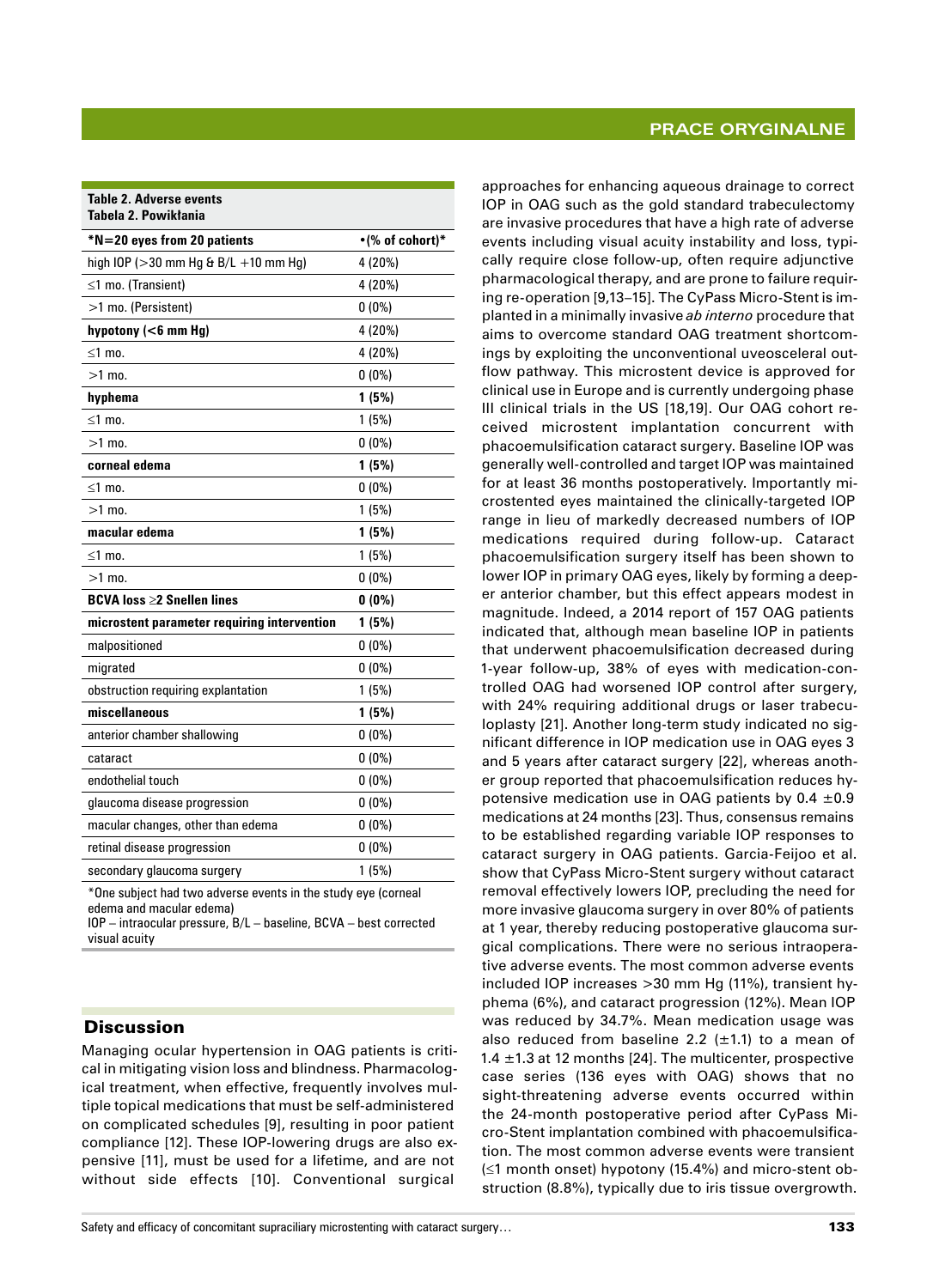

**Figure 2. Topical anti‑hypertensive glaucoma medication use. A.** The average number of preoperative IOP‑lowering medications used by this cohort was 2.3 ±0.9 drugs (95% CI: 1.9−2.6 drugs), and no patient was drug‑free before cataract extraction and microstent implantation surgery. Glaucoma medications were dramatically reduced to 0.2  $\pm$ 0.4 drugs (95% Cl: 0.0–0.4 drugs) at 12 months, and maintained at 0.4  $\pm$ 0.8 (95% Cl: −0.1−0.9 drugs) through 36 months following surgical intervention with microstent implantation (\*\*\*p<0.001 at both follow‑up times *vs* baseline, unpaired t‑test; shown are mean ±SD). **B.** Before surgery**,** no subject was IOP drug‑free, and 40% were using ≥3 drugs. At 12‑months follow‑up, a significantly increased 83% of patients were drug-free, and the remaining 17% were using only one IOP-reducing medication (p<0.001 by Fisher's exact test). At postoperative 3 years, 80% of the cohort remained medication‑free. **C.** Through 3 years, surgical intervention resulted in similarly elevated proportions of subjects having stably improved IOP control in the operated eye while remaining medication‑free. **D.** Microstenting with cataract surgery increased the proportion of subjects, with or without anti‑glaucoma medication use, to maintain IOP in the 6−18 mm Hg range.

**Rycina 2. Liczba stosowanych leków przeciwjaskrowych. A.** Średnia liczba przedoperacyjnych leków obniżających IOP stosowanych w grupie badanej wynosiła 2,3 ±0,9 leku (95% CI: 1,9–2,6), nie było żadnego pacjenta bez miejscowej terapii przeciwjaskrowej przed operacją usunięcia zaćmy i implantacji mikrostentu. W ciągu 12 miesięcy liczba stosowanych leków przeciwjaskrowych uległa znacznej redukcji do 0,2 ±0,4 (95% CI: 0,0–0,4) i utrzymywała się na poziomie 0,4 ±0,8 (95% CI: -0,1–0,9) przez 36 miesięcy (\*\*\* p <0,001 w obu okresach obserwacji w stosunku do wartości wyjściowej, test t Studenta dla prób niezależnych, pokazano średnią ±SD). **B.** Przed operacją w badanej grupie nie było żadnego pacjenta bez miejscowej terapii przeciwjaskrowej, a aż 40% stosowało co najmniej 3 leki. W 12‑miesięcznym okresie obserwacji istotnie zwiększył się odsetek pacjentów bez leków do 83%, a pozostałe 17% stosowało tylko jeden lek (p <0,001). W 3. roku obserwacji 80% badanej grupy pozostało bez leków. **C.** Przez 3 lata obserwacji przeprowadzona procedura chirurgiczna skutkowała zwiększeniem odsetka osób z dobrze kontrolowanym IOP w operowa‑ nym oku bez konieczności stosowania miejscowych leków przeciwajskrowych. **D.** Implantacja mikrostentu w połączeniu z chirurgią zaćmy zwiększa odsetek pacjentów z lekami przeciwjaskrowymi lub bez leków z dobrze kontrolowanym IOP w zakresie 6–18 mm Hg.

4.4% of eyes required secondary incisional glaucoma surgery. High IOP (>30 mm Hg and ≥baseline  $IOP + 10$  mm Hg) occurred in 4.4% and 11% of eyes needed secondary glaucoma surgery. At 24 months, there was a sustained effect on involving reduction of both medication usage and IOP reduction [25]. In the two-year COMPASS trial 374 eyes had cataract surgery with cypass implantation, unmedicated IOP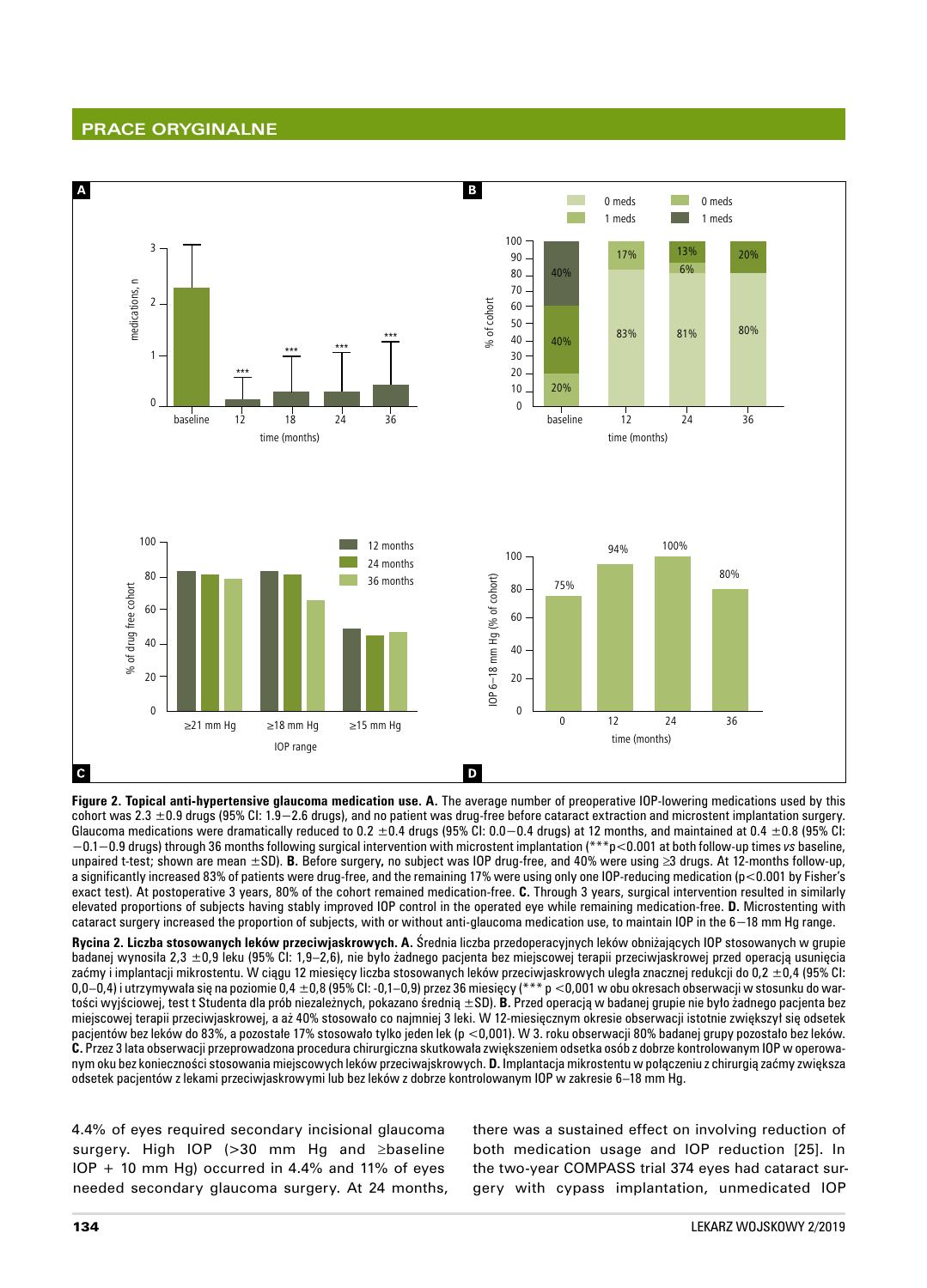decreased from 24  $\pm$ 2.8 mm Hg before surgery to 17.0  $\pm$ 3.4 mm Hg. The surgery significantly reduces hypotensive ocular medication usage from baseline 1.4  $\pm$ 0.9 to 0.2  $\pm$ 0.6 after 24 months. 84.8% of subjects were medical free after 24 months which is similar to our results. 39% of eyes had transient complications like visual acuity loss ≥2 Snellen lines, iritis, corneal edema, hypotony, and cyclodialysis cleft. Nearly all resolved by the end of the trial. Moreover, the complication rate was not significantly higher than in phacoemulsification alone group. The authors did not notice any vision-threating microstent-related adverse events [26]. The iStent (Glaukos Corp., Laguna Hills, CA) is a metal microstent that is implanted within the Schlemm's canal to enhance trabecular outflow [27]. The iStent main efficacy end‑ point in a 2012 reporting of results from concurrent microstenting with cataract surgery was the proportion of subjects with  $IOP \leq 21$  mm Hg without needing  $IOP$  medication [28]. At postoperative 2 years, this criterion was achieved by 61% of iStented subjects. Though our study did not employ washout IOP measurements, 100% of our cohort was medication‑dependent at baseline, with 40% using  $≥3$  drugs. This was sustainedly reduced to 17−20% of participants requiring drugs at postoperative 1−3 years. At the 2‑year comparator point, 81% of our cohort was IOP medication-free, and all subjects maintained IOP within a more stringent 6−18 mm Hg range. The Hydrus appliance (Ivantis Inc., Irvine, CA) is another metal microstent that targets Schlemm's canal. A 2015 report on OAG subjects undergoing microstenting with cataract surgery indicated a medication‑free rate of 73% at postoperative 2 years [29], similar to the 81% rate we currently report with the CyPass Micro-Stent. The Hydrus cohort required 2.0 mean medications at baseline, which decreased to 1.0 drugs in microstented subjects at 2 years; in the current CyPass study, mean medication use was reduced from 2.3 at baseline to 0.4 drugs at postoperative 2 years, a value that remained stable (0.5 medications) through 3 years. In our trial, microstent implantation performed concurrently with phacoemulsification markedly and sustainedly reduced the need for medications to control IOP in subjects with OAG. Here, 80% of participants maintained target IOP values while remaining entirely drug-free through 3 years of follow-up, whereas all patients were anti-glaucoma drug-dependent before intervention. Visual acuity significantly improved after dual cataract extraction/micro‑ stent implantation, and this effect was observed as early as postoperative 1-month, with continued improvement and maintenance through the 3-year follow-up. Thus, we have no evidence that contraindicates install‑ ing the CyPass device during routine cataract surgery because of vision degradation. Future prospective studies comparing phacoemulsification alone to combined cataract surgery with microstent implantation will

provide more definitive assessments of potential microstent treatment effects on visual acuity. No surgical procedure is entirely devoid of potential complications. Two patients experienced serious AEs in our cohort. One case of microstent obstruction associated with hyphema, elevated IOP (transient; maximum 45 mm Hg), and blood in the angle necessitated device explantation at postoperative 3 weeks. A prior iStent report indicated a similar 4.3% incidence of microstent obstruction through 24 months of follow-up [28]. In our study, another patient experienced a single transient (<2 weeks) in‑ stance of macular edema that began at postoperative 3 months; this patient also displayed persistent corneal edema with immediate postoperative onset that lasted 6 months. Though the aforementioned iStent RCT re‑ ported a cumulative 17.2% rate of diverse anticipated minor AEs through 24 months [28], their published results do not detail the specific incidence of corneal edema alone. The Hydrus study reported a low AE rate; however they observed focal peripheral anterior synechiae in 19% of microstented subjects [29], that did not occur in our cohort. Minor AEs in our study comprised transiently elevated IOP and hypotony. Limited patient numbers may have skewed our true AE rate; indeed, another recent clinical trial of 184 patients that underwent dual phacoemulsification/CyPass Micro‑Stent implantation reported no serious AEs though 6 months follow‑up [19].

#### Conclusions

Implanting the supraciliary CyPass Micro-Stent concurrent with cataract surgery is a safe and minimally-invasive open‑angle glaucoma treatment option that reduces necessary intraocular pressure‑lowering medications through postoperative 36 months. Study limitations in‑ clude a relatively small cohort size and the single‑arm protocol that precluded assessing the potential impact of cataract surgery on stent‑mediated OAG outcomes. The lack of a medication "wash-out" at baseline visit was the limitation too. Nonetheless, this efficacy and safety study is related to a much larger multicenter clinical trial still in progress [20], and provides important new information regarding the utility of concomitant microstent implantation during routine cataract surgery. The microinvasive nature of this procedure holds significant promise in effectively treating ocular hypertension in OAG, in this case using the same clear corneal incision created for cataract extraction. Given the unpredictable outcomes of more invasive OAG surgical interventions, and the already high yet still-increasing cost of IOP-lowering medications [11], the supraciliary CyPass device may prove to be an effective minimally-invasive glaucoma treatment option that reduces or precludes the need for pharmacological support.